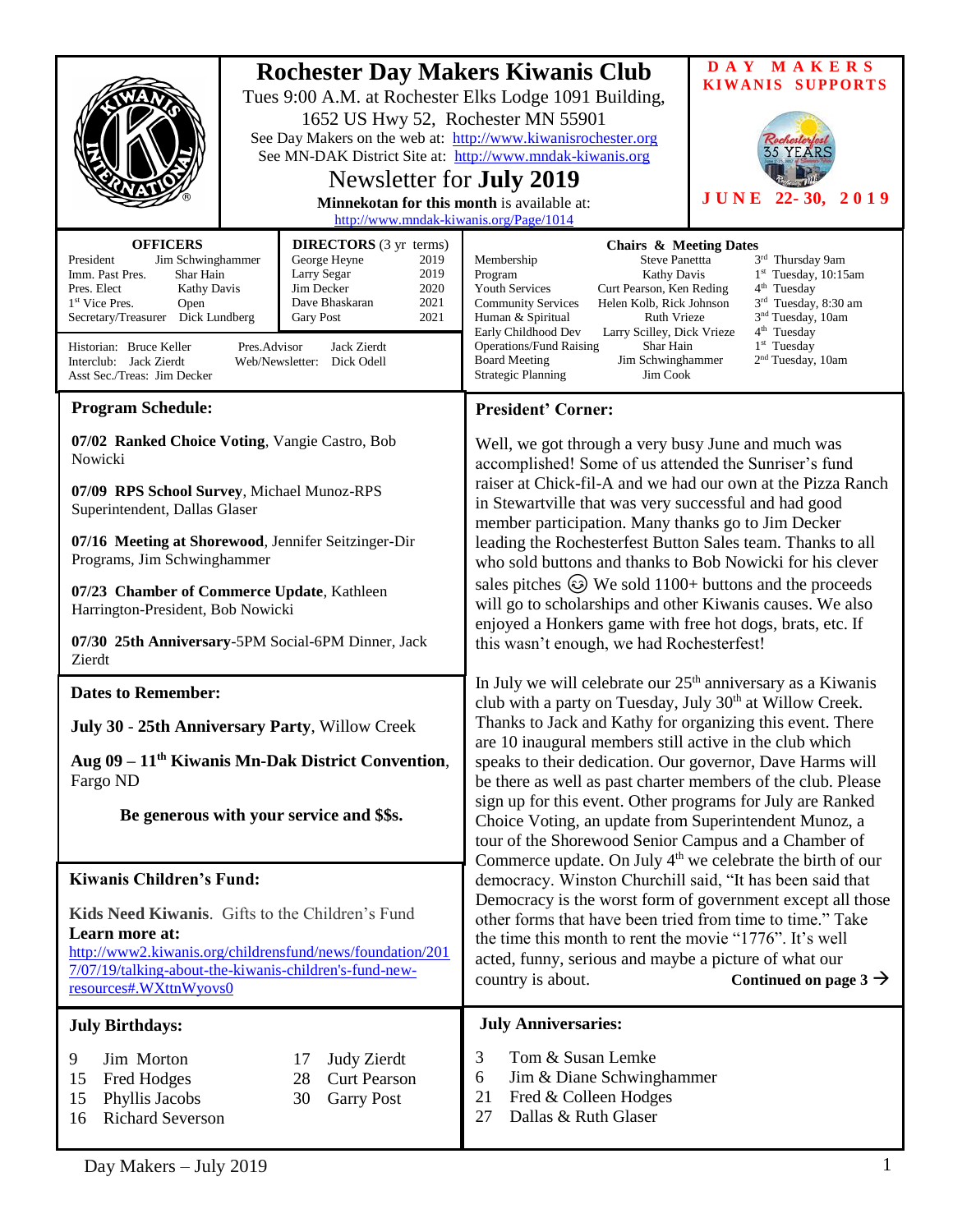## **Secretary/Treasurer's Report – 06/11/2019**

## **May Board Meeting Summary**

The board discussed selecting delegates to the 2019 Minnesota-Dakotas District Convention to be held in Fargo August 9-11. At this time, Jim Schwinghammer, Jack Zierdt, and Judy Zierdt plan to attend. Dick Odell has agreed to be a delegate for Rochester Golden K.

The board discussed the possibility of doing trash pickup at Bear Creek Park, which is on the north end of the Bear Creek Trail that we already do trash pickup on during the summer months. Carolyn Heyne will follow up with the Park Department and report findings to the board.

The board discussed the progress of planning for our club's 25th Anniversary Celebration at 5:30 PM on July 30 at Willow Creek Golf Course. The cost will be \$25 per person with RSVP's due by July 23rd. We will have the club's Annual Meeting and Installation of Officers on September 20<sup>th</sup>, also at Willow Creek Golf Course.

# **COMMITTEE REPORTS**

**Community Service-** Rochester Fest is currently the most active project. Button sales are going very well. The clubs will be doing Saturday Noon Meals in early August.

**Early Childhood Development-** New books will be distributed again during the next school year. 500 books have been requested.

**Human & Spiritual Values-** Cards will be mailed to those members unable to attend club meetings.

**Membership-** The committee will contact those members who have not attended meetings during May. The committee will try to reestablish our relationship with the reopened Perkins South.

**Operations/Social Media/Web Site/Fund Raising-**The current active fund raising projects are Pizza Ranch and Rochester Fest Buttons.

**Program-** The club **will** meet on July 2. The committee has one speaker opening left to fill in July, and two in August. Child Protection will be the topic for the second meeting in September.

**Continued next column** →

## **Secy/Treas Report: (Continued)**

**Youth Services-** Three scholarships have been awarded to Century High School graduates. Student of the Month has been reinstituted at Century High School. The board had a discussion concerning helping graduates that have financial need, continue their education.

# **Richard E. Lundberg**, Secretary

## **Rochesterfest Button Sales: Fund Raising**

Perfectly executed fund raising project:

- Big Idea \$1.15 per button for service budget
- Lofty goal  $>800$  ... could be 1000 buttons
- Committed leadership
- Documented plan and team signups
- Creative marketing by team
- Know your prospect and your best locations
- Have fun.....buyers and sales team

## **Dick Odell**

"Thank You All" to the Day Makers Club Members selling Rochesterfest Buttons this year. This year our button sales objective was set at selling 800 buttons and the Day Makers not only met this challenge, but far exceeded sales by selling 1,115 Rochesterfest Buttons! Great Job!!

A "Large Thank You" to the Day Makers sales teams selling Rochesterfest Buttons at the Down Town Farmers Market, the Country Breakfast on the Farm and at Safe City Nights. A lot of hard work went into selling buttons at these events with excellent sales results.

Many thanks to all the Day Makers who sold Rochesterfest Buttons.





 **Jim Decker**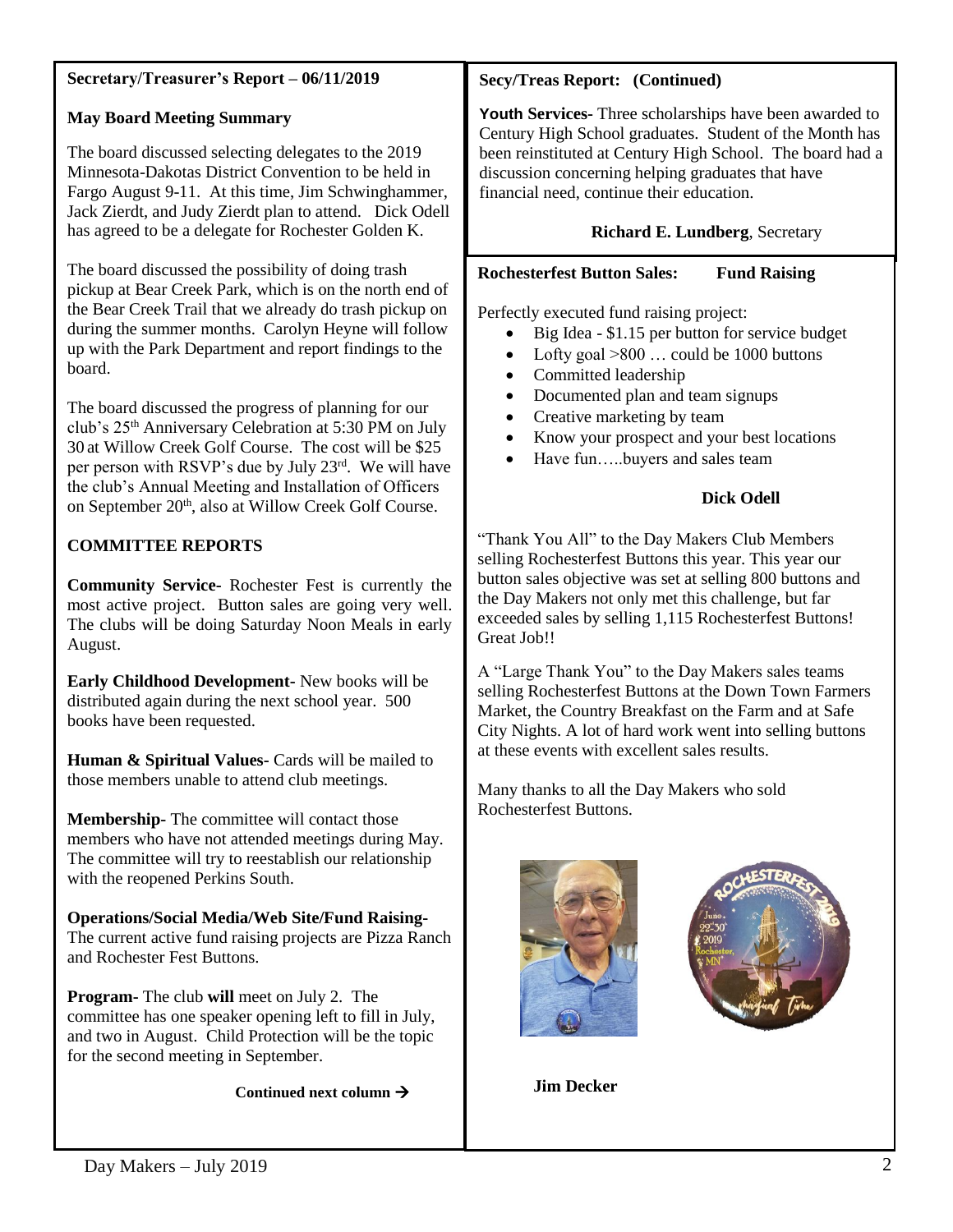Gala Event: 25<sup>th</sup> Anniversary of Day Makers

I've seen the play twice and the movie many times and it never gets old. Celebrate our independence! I wish you happy and safe travels this summer, catch a Twins game, this is not an aberration, or just sit on the patio and enjoy a good book. In August we have our District Convention in Fargo. There is still time to sign up. It's informative, fun and you get new ideas from the attendees.

#### **Jim Schwinghammer**, President 2018-2019

## **Best Joke of last Month:**

Nebraska football helmet "N" – stands for Knowledge! Math test for football player to graduate  $\ldots$  2 + 2 = ? Graduating football players says … 4 Graduating class yells ….. Give him one more chance!

### **Dick Odell and Fred Hodges**

## **Honkers Baseball Game:**

Lots to eat and drink and great companionship … even Mascot "*Slider*" joined our team for awhile. Even other Rochester Kiwanis Clubs attended.

A wonderful summer evening.



Thank you Immediate Past Lt Governor Randy Schmidt for arranging such a fun Kiwanis event.

And a good time was had by all !

**Jim Schwinghammer** and **Dick Odell**

Come one, come all ! All members, spouses and significant others. Come dressed to please the spouse.



## **Rochesterfest Support by Day Makers:**

The 2019 RochesterFest was its  $37<sup>th</sup>$  and very successful community event for Rochester and for our Day Makers. We sold over 1100 buttons and netted over \$1375 to our club thanks to Jim Decker, our button sales chair, and the Day Makers who bought and/or sold buttons.

Other members who contributed to the success of the event are Kathy Davis and Wayne Harvey who are board members and co-chair the Information Booth and the Food Vendors. Wayne is also very much involved in the overall operation of the event. Bob Nowicki is a board member and the Volunteer Chair.

Jack and Judy Zierdt co-chair the Puzzle Contest, one of the most popular events.

Thank you to those members who helped staff the volunteer booth and other volunteer needs. You contributed greatly.

**Bob Nowicki**